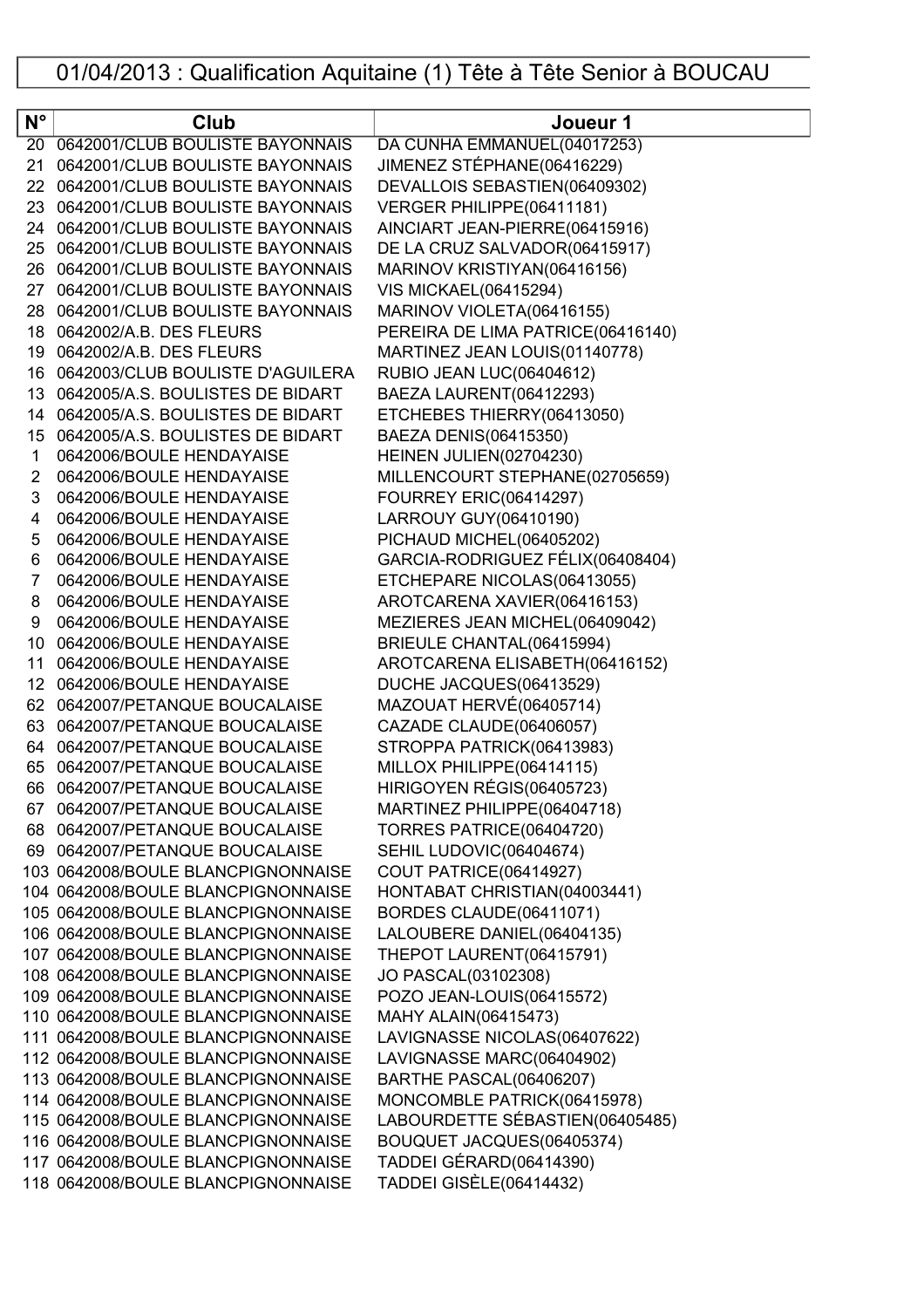0642011/PETANQUE DE MONTBRUN MOULET LUCIEN(04003438) 0642011/PETANQUE DE MONTBRUN PADRELA AMILCAR(04003435) 0642011/PETANQUE DE MONTBRUN PAYTRAIN ROLAND(04015429) 0642011/PETANQUE DE MONTBRUN ETCHEVERRIA SANTOS(04003499) 0642011/PETANQUE DE MONTBRUN SEGUILLON YVES(04003428) 0642011/PETANQUE DE MONTBRUN DURAND ANDRÉ(06414047) 0642011/PETANQUE DE MONTBRUN PINABEL JACKY(06405221) 0642011/PETANQUE DE MONTBRUN BOYER MICHEL(06409001) 0642011/PETANQUE DE MONTBRUN STANG LAURENT(09747622) 0642011/PETANQUE DE MONTBRUN DANE FREDERIC(03331577) 0642011/PETANQUE DE MONTBRUN CELADON GILLES(06407926) 0642011/PETANQUE DE MONTBRUN VENDOLA BRUNO(06411370) 0642011/PETANQUE DE MONTBRUN GUILLET OLIVIER(06409235) 0642011/PETANQUE DE MONTBRUN METZ CHRISTOPHE(06410244) 0642011/PETANQUE DE MONTBRUN PAQUET DIDIER(06404908) 0642011/PETANQUE DE MONTBRUN MARCILLE ARNAUD(06409002) 0642011/PETANQUE DE MONTBRUN KAPEZYNSKI ERIC(08125388) 0642011/PETANQUE DE MONTBRUN RETOUR ERIC(06404915) 0642011/PETANQUE DE MONTBRUN LACAZE GÉRARD(06404923) 0642011/PETANQUE DE MONTBRUN BRICCO RENÉ(06404843) 0642011/PETANQUE DE MONTBRUN OULES ALAIN(06415955) 0642011/PETANQUE DE MONTBRUN BOURSEREAU BERNARD(06409048) 0642011/PETANQUE DE MONTBRUN ALAZARD FRANÇIS(06411515) 0642011/PETANQUE DE MONTBRUN LAGAUCHE FRÉDÉRIC(06415990) 0642011/PETANQUE DE MONTBRUN MOREAU CHANTAL(06407623) 0642011/PETANQUE DE MONTBRUN FOUSSARD OLIVIER(03319133) 0642011/PETANQUE DE MONTBRUN DE CONTI PATRICE(06416165) 0642011/PETANQUE DE MONTBRUN MOULET DIDIER(04003509) 0642012/A.B. CIBOURIENNE LUZIENNE CHAU-CHIEU LIONEL(06404703) 0642012/A.B. CIBOURIENNE LUZIENNE CLAUDE LAURENT(06404642) 0642012/A.B. CIBOURIENNE LUZIENNE URANGA SERGE(06404785) 0642012/A.B. CIBOURIENNE LUZIENNE DAMESTOY KÉVIN(06415361) 0642012/A.B. CIBOURIENNE LUZIENNE GOYTINO MICHEL(06415672) 0642013/P.S. BAYONNAISE JIMENEZ JONATHAN(06415276) 0642013/P.S. BAYONNAISE FRISON BRUNO(04003458) 0642013/P.S. BAYONNAISE PICON ANDRES(04003450) 0642013/P.S. BAYONNAISE GRI ERIC(06404760) 0642013/P.S. BAYONNAISE ANSOULT PATRICK(06405243) 0642013/P.S. BAYONNAISE OLIVEIRA MANUEL(06405387) 0642013/P.S. BAYONNAISE OLIVIE JEAN PIERRE(06404660) 0642013/P.S. BAYONNAISE REY HENRI(06406325) 0642013/P.S. BAYONNAISE LABATUT JACQUES(04003014) 0642013/P.S. BAYONNAISE HIRIGOYEN JEAN PIERRE(06405327) 0642013/P.S. BAYONNAISE PAOLACCI BERNARD(06405321) 0642013/P.S. BAYONNAISE PICON SAMUEL(04017326) 0642013/P.S. BAYONNAISE PEREZ PIERRE(06413572) 0642013/P.S. BAYONNAISE OLIVEIRA ROMAIN(06406937) 0642013/P.S. BAYONNAISE CHAVANCE FRÉDÉRIC(03202566) 0642013/P.S. BAYONNAISE SWIETLICKI CÉDRIC(06416134) 0642013/P.S. BAYONNAISE PELLEGRIN XAVIER(06410071) 0642016/A.B. DE CAMBO LERZY JOSEPH(06415893)